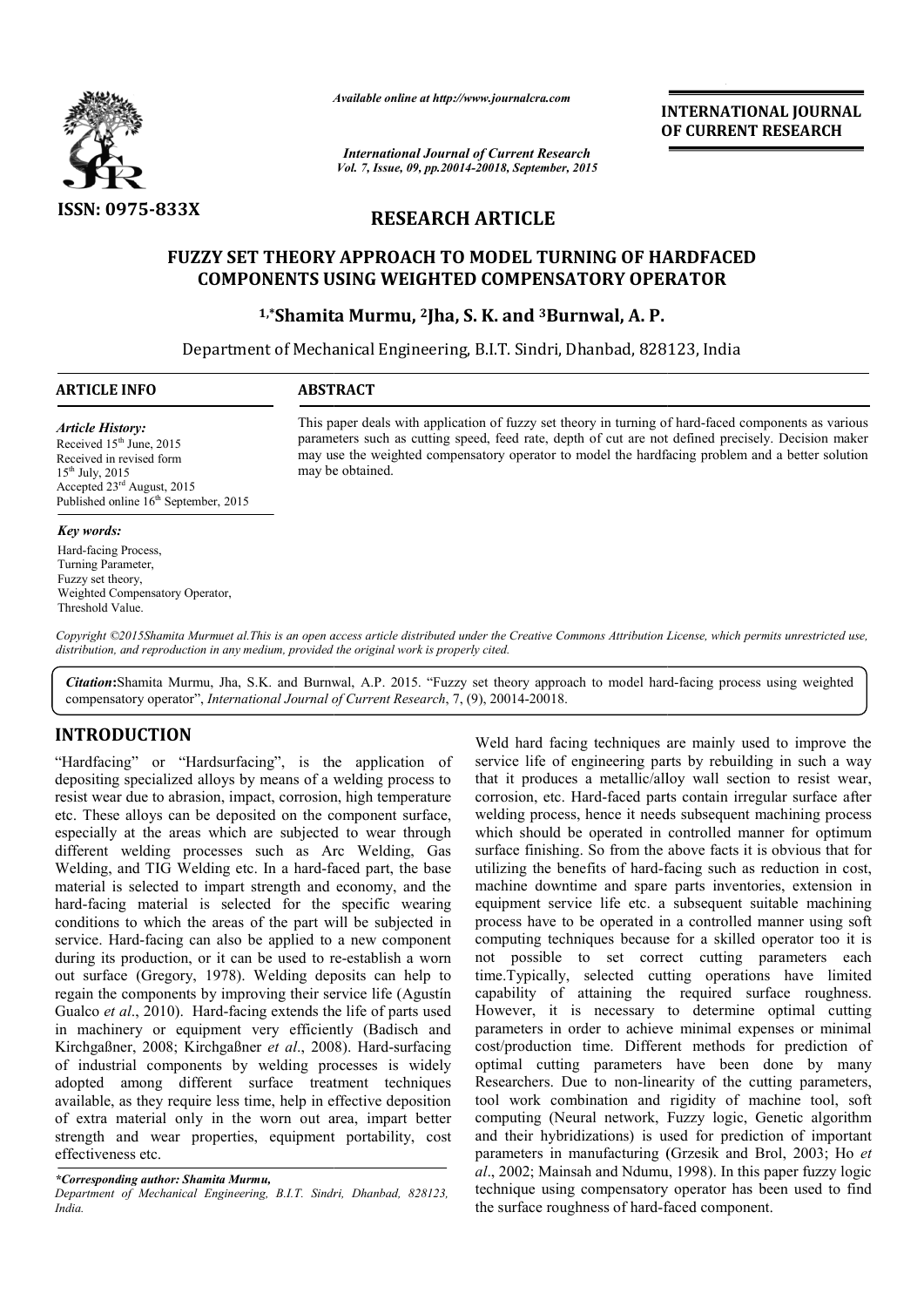Fuzzy logic (Burnwal *et al*., 2014; Burnwal *et al*., 2013) is a part of artificial intelligence. It is based on the theory of fuzzy sets, where an objects membership of a set is continuing rather than just member or not a member. Fuzzy logic uses the whole interval of real numbers between zero (false) and one (true) to develop logic as a basis for rules of inference. Particularly the fuzzified version of the modus ponens rule of inference enables computers to make decisions using fuzzy reasoning rather than exact. Fuzzy logic has great capability to capture human common sense reasoning, decision making and other aspects of human cognition. It can be performed in hardware or software or by combination of both of them. Medicine was one of the first field in which it was applied.

Many Authors (Santosh Kumar Das *et al*., 2015; Santosh Kumar Das *et al*., 2015; Santosh Kumar Das *et al*., 2015 and Kumar Das *et al*., 2013) used fuzzy logic in different fields. Fuzzy logic system, a successful application of fuzzy set theory (Zadeh, 1965) is a potential tool for dealing with imprecision and uncertainty. Islam *et al*. (2011) predicted feed rate has a dominant effect on surface finish.Hashmi *et al*. (1998) applied fuzzy set theory logic for selection of cutting conditions in machining. Lee, Yang, and Moon (Lee *et al*., 1999 used fuzzy set theory-based non-linear model for a turning process as a more effective tool than conventional mathematical modeling techniques if there exists 'fuzziness' in the process control variables.

Kamatala *et al*. (1996) developed a fuzzy set theory-based system for predicting surface roughness in a finished turning operation. Chen *et al*. (1998) used a hybrid approach of fuzzy set and ANN-based technique for designing a grinding process and its control. Lalitha *et al*. (2015) dealt with three soft computing techniques namely Adaptive Neuro Fuzzy Inference System (ANFIS), Neural Networks (NN) and Regression in predicting the surface roughness of AA6063 Aluminium alloy in turning process considering spindle speed, feed rate and depth of cut as input parameters analysed that surface roughness value increases as the feed and depth of cut increases and as the spindle speed increases the surface roughness value decreases.

#### **Input and Output Variables**

This system has been designed for three fuzzy input variables and one output fuzzy variable in Table 1 and 2 respectively:

Different values of FR:  $V_{21}$ - $V_{22}$ = $f_1$ ,  $V_{22}$ - $V_{23}$ = $f_2$ ,  $V_{23}$ - $V_{24}$ = $f_3$ , and Different values of DOC:  $V_{31}$ - $V_{32}$ = $d_1$ ,  $V_{32}$ - $V_{33}$ = $d_2$ ,  $V_{33}$ - $V_{34}$ = $d_3$ 

**Table 2. Surface Roughness Selection**

| Linguistic values $(\mu m)$ |
|-----------------------------|
| 0.50-0.575                  |
| 0.575-0.725                 |
| $0.725 - 0.80$              |
|                             |

#### **Solution Procedure**

Let us consider that  $X_i$ ,  $Y_i$  and  $Z_i$  denote different values of V, FR and DOC which belong to

 $X_i \in [V_{11}, V_{12}], Y_i \in [V_{21}, V_{22}], Z_i \in [V_{31}, V_{33}]$  & $S_1, S_2$  ......denote corresponding normalize weight values of surface finishing $(S_i)$ given by weighted compensatory operator as

 $X_1^*p_1 + Y_1^*q_1 + Z_1^*r_1 = S_1$ ;  $X_1^*p_1 + Y_1^*q_1 + Z_2^*r_1 = S_2$ ;  $X_1^*p_1 +$  $Y_1^*q_1 + Z_3^*r_1 = S_3$  $X_1^*$ <sup>\*</sup>p<sub>1</sub> + Y<sub>2</sub>\*q<sub>1</sub> + Z<sub>1</sub>\*r<sub>1</sub>= S<sub>4</sub>  $X_1$ \*p<sub>1</sub> + Y<sub>2</sub>\*q<sub>1</sub> + Z<sub>2</sub>\*r<sub>1</sub>= S<sub>5</sub>; X<sub>1</sub>\*p<sub>1</sub> +  $Y_2^*q_1 + Z_3^*r_1 = S_6$  $X_1^*p_1 + Y_3^*q_1 + Z_1^*r_1 = S_7$ ;  $X_1^*p_1 + Y_3^*q_1 + Z_2^*r_1 = S_8$ ;  $X_1^*p_1 +$  $Y_3^*q_1 + Z_3^*r_1 = S_9$  $X_2^*p_1 + Y_1^*q_1 + Z_1^*r_1 = S_{10}X_2^*p_1 + Y_1^*q_1 + Z_2^*r_1 = S_{11}X_2^*p_1 +$  $Y_1^*q_1 + Z_3^*r_1 = S_{12}$  $X_2^*p_1 + Y_2^*q_1 + Z_1^*r_1 = S_{13}X_2^*p_1 + Y_2^*q_1 + Z_2^*r_1 = S_{14}Y_2^*p_1 +$  $Y_2^*q_1 + Z_3^*r_1 = S_{15}$  $X_2^* \bar{p}_1 + Y_3^* q_1 + Z_1^* r_1 = S_{16} X_2^* p_1 + Y_3^* q_1 + Z_2^* r_1 = S_{17}$ ;  $X_2^* p_1 +$  $Y_3^*q_1 + Z_3^*r_1 = S_{18}$  $X_3^*p_1 + Y_1^*q_1 + Z_1^*r_1 = S_{19} ; X_3^*p_1 + Y_1^*q_1 + Z_2^*r_1 = S_{20} ; X_3^*p_1 +$  $Y_1^*q_1 + Z_3^*r_1 = S_{21}$  $X_3^*p_1 + Y_2^*q_1 + Z_1^*r_1 = S_{22} ; X_3^*p_1 + Y_2^*q_1 + Z_2^*r_1 = S_{23} ; X_3^*p_1 +$  $Y_2^*q_1 + Z_3^*r_1 = S_{24}$  $X_3^*p_1 + Y_3^*q_1 + Z_1^*r_1 = S_{25}X_3^*p_1 + Y_3^*q_1 + Z_2^*r_1 = S_{26}X_3^*p_1 +$  $Y_3^*q_1 + Z_3^*r_1 = S_{27}$ 

Where, normalized weights are p<sub>i</sub>, q<sub>i</sub> and r<sub>i</sub>€[0,1] & p<sub>i</sub>+ q<sub>i</sub> +  $r_i = 1$ 

### **RESULTS**

We have finite number of solution out of which some are less useful some are more useful this can be categorized according to threshold value. A threshold value is consider according to choice of decision maker suppose its value is .If any solution  $S_i \geq \phi$ , than result will be accepted otherwise result will be rejected.

**Table 1. Range of Input Parameters**

| <b>Input Parameters</b> | <b>Notations</b> | Units  | Levels         |                 |                 |
|-------------------------|------------------|--------|----------------|-----------------|-----------------|
|                         |                  |        | Low(L)         | Median(M)       | High(H)         |
| Cutting speed           |                  | m/min  | $30-52$        | 52-98           | 98-120          |
| Feed rate               | FR               | mm/rev | $0.10 - 0.105$ | $0.105 - 0.115$ | $0.115 - 0.120$ |
| Depth of cut            | DOC              | mm     | $0.20 - 0.205$ | $0.205 - 0.215$ | $0.215 - 0.220$ |

#### **Mathematical Description**

The turning system of hard-faced component is designed for three fuzzy input variables. The membership functions for the three variables such as V, FR and DOC are given below

The sequence  $\langle S_i \rangle$  of accepted solution will be given in descending order of their values. The set of solutions is  ${S_1, S_2, S_3}$  $S_3$ ,  $S_{27}$  and  $S_5$  may contain less than 27 accepted solutions in which first solution is inferior and last is most superior.{ Si1, Si2, Si3………………………Si27}

Different values of V:V<sub>11</sub>-V<sub>13</sub>=V<sub>1</sub>, V<sub>13</sub>-V<sub>14</sub>=V<sub>2</sub>, V<sub>14</sub>-V<sub>15</sub>=V<sub>3</sub>,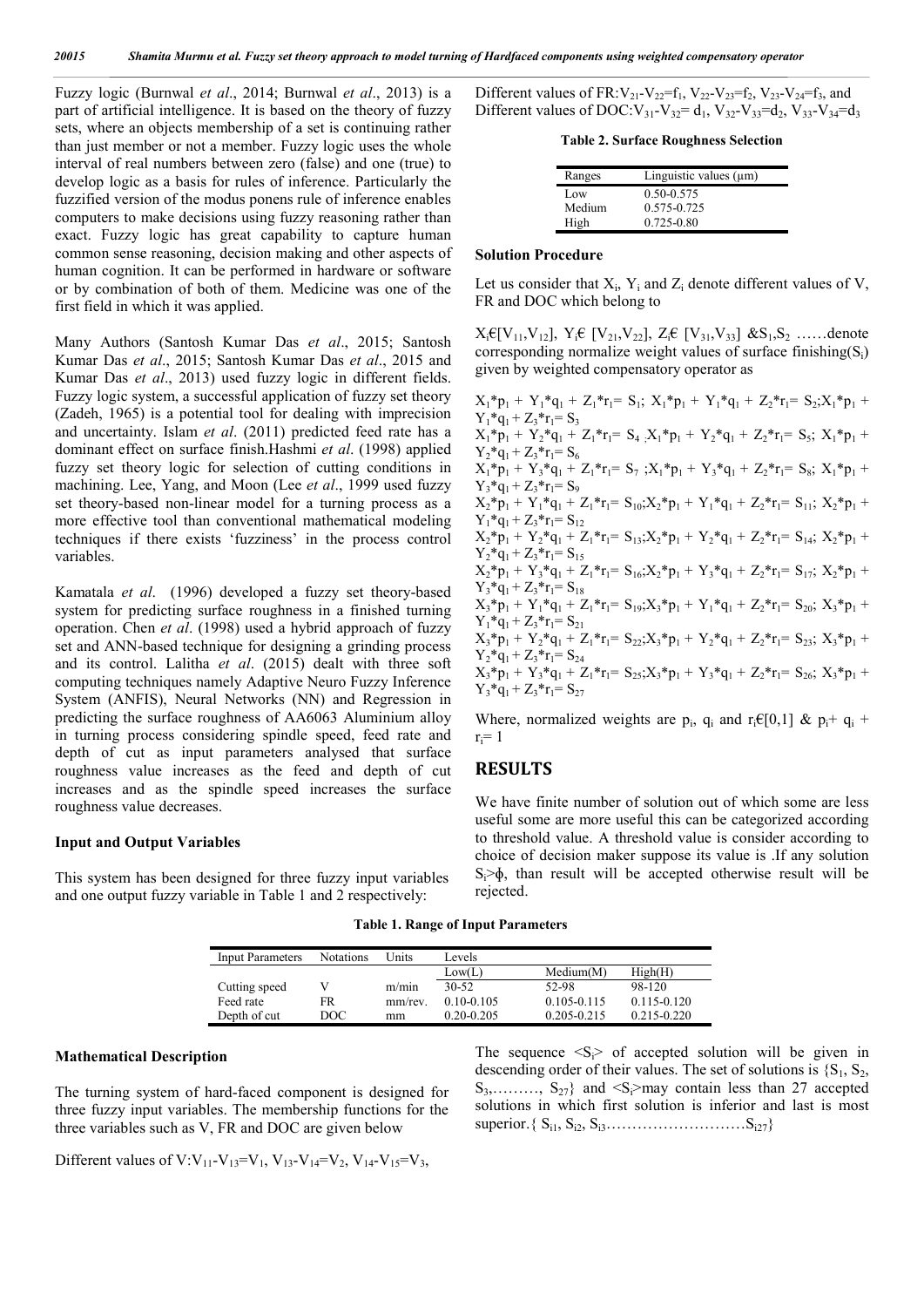#### **Sample Problem**

The system is designed for fuzzy input variables .The valueof triangular membership functions for the three variables namely as cutting speed, feed rate and depth of cut is given below:

Different values of cutting speed  $(m/min.)$ : $V_{11}$ - $V_{13}$ =50,  $V_{13}$ - $V_{14}=90$ ,  $V_{14}-V_{15}=120$ 

Different values of feed rate (mm/rev.): $V_{21}-V_{22}=0.10$ ,  $V_{22}$ - $V_{23}=0.11$ ,  $V_{23}-V_{24}=0.12$ 

Different values of depth of cut  $(mm):V_{31}-V_{32}= 0.20, V_{32} V_{33}=0.21$ ,  $V_{33}-V_{34}=0.22$ 

## **Solution of Problem**

Since V is the most significant, FR is the second most significant and DOC has the negligible effect on surface roughness hence these have assigned the following normalized weights respectively  $p_i=0.6$ ,  $q_i = 0.3$ ,  $r_i= 0.1$  and it has been used in the following weighted compensatory operator.

 $X_i \in [V_{11}, V_{12}], Y_i \in [V_{21}, V_{22}], Z_i \in [V_{31}, V_{33}]$ 

 $X_1 * p_1 + Y_1 * q_1 + Z_1 * r_1 = 50 * 0.6 + 0.10 * 0.3 + 0.20 * 0.1 = 30.050 = S_1$  $X_1^*p_1 + Y_1^*q_1 + Z_2^*r_1 = 50^*0.6 + 0.10^*0.3 + 0.21^*0.1 = 30.051 = S_2$  $X_1^*p_1 + Y_1^*q_1 + Z_3^*r_1 = 50^*0.6 + 0.10^*0.3 + 0.22^*0.1 = 30.052 = S_3$  $X_1^*p_1 + Y_2^*q_1 + Z_1^*r_1 = 50*0.6+0.11*0.3+0.20*0.1 = 30.053 = S_4$  $X_1^*p_1 + Y_2^*q_1 + Z_2^*r_1 = 50*0.6+0.11*0.3+0.21*0.1 = 30.054 = S_5$  $X_1^*p_1 + Y_2^*q_1 + Z_3^*r_1 = 50^*0.6 + 0.11^*0.3 + 0.22^*0.1 = 30.055 = S_6$  $X_1^*p_1 + Y_3^*q_1 + Z_1^*r_1 = 50^*0.6 + 0.12^*0.3 + 0.20^*0.1 = 30.056 = S_7$  $X_1^*p_1 + Y_3^*q_1 + Z_2^*r_1 = 50^*0.6 + 0.12^*0.3 + 0.21^*0.1 = 30.057 = S_8$  $X_1^*p_1 + Y_3^*q_1 + Z_3^*r_1 = 50^*0.6 + 0.12^*0.3 + 0.22^*0.1 = 30.058 = S_9$  $X_2^*p_1 + Y_1^*q_1 + Z_1^*r_1 = 90^*0.6 + 0.10^*0.3 + 0.20^*0.1 = 54.050 = S_{10}$  $X_2^*p_1 + Y_1^*q_1 + Z_2^*r_1 = 90^*0.6 + 0.10^*0.3 + 0.21^*0.1 = 54.051 = S_{11}$  $X_2^*p_1 + Y_1^*q_1 + Z_3^*r_1 = 90^*0.6 + 0.10^*0.3 + 0.22^*0.1 = 54.052 = S_{12}$  $X_2^*p_1 + Y_2^*q_1 + Z_1^*r_1 = 90^*0.6 + 0.11^*0.3 + 0.20^*0.1 = 54.053 = S_{13}$  $X_2^*p_1 + Y_2^*q_1 + Z_2^*r_1 = 90^*0.6 + 0.11^*0.3 + 0.21^*0.1 = 54.054 = S_{14}$  $X_2^*p_1 + Y_2^*q_1 + Z_3^*r_1 = 90^*0.6 + 0.11^*0.3 + 0.22^*0.1 = 54.055 = S_{15}$  $X_2^*p_1 + Y_3^*q_1 + Z_1^*r_1 = 90^*0.6 + 0.12^*0.3 + 0.20^*0.1 = 54.056 = S_{16}$  $X_2^*p_1 + Y_3^*q_1 + Z_2^*r_1 = 90^*0.6 + 0.12^*0.3 + 0.21^*0.1 = 54.057 = S_{17}$  $X_2^*p_1 + Y_3^*q_1 + Z_3^*r_1 = 90^*0.6 + 0.12^*0.3 + 0.22^*0.1 = 54.058 = S_{18}$  $X_3^*p_1 + Y_1^*q_1 + Z_1^*r_1 = 120^*0.6 + 0.10^*0.3 + 0.20^*0.1 = 72.050 = S_{19}$  $X_3$ \* $p_1$  +  $Y_1$ \* $q_1$  +  $Z_2$ \* $r_1$  = 120\*0.6+0.10\*0.3+0.21\*0.1 =72.051 =  $S_{20}$  $X_3^*p_1 + Y_1^*q_1 + Z_3^*r_1 = 120^*0.6 + 0.10^*0.3 + 0.22^*0.1 = 72.052 = S_{21}$  $X_3$ \* $p_1$  +  $Y_2$ \* $q_1$  +  $Z_1$ \* $r_1$ =120\*0.6+0.11\*0.3+0.20\*0.1 =72.053= $S_{22}$  $X_3$ <sup>\*</sup> $p_1$  +  $Y_2$ <sup>\*</sup> $q_1$  +  $Z_2$ <sup>\*</sup> $r_1$  = 120<sup>\*</sup>0.6+0.11<sup>\*</sup>0.3+0.21<sup>\*</sup>0.1 =72.054= $S_{23}$  $X_3$ <sup>\*</sup> $p_1$  +  $Y_2$ <sup>\*</sup> $q_1$  +  $Z_3$ <sup>\*</sup> $r_1$  = 120<sup>\*</sup>0.6+0.11<sup>\*</sup>0.3+0.22<sup>\*</sup>0.1 =72.055 =  $S_{24}$  $X_3$ <sup>\*</sup> $p_1$  +  $Y_3$ <sup>\*</sup> $q_1$  +  $Z_1$ <sup>\*</sup> $r_1$  = 120<sup>\*</sup>0.6+0.12<sup>\*</sup>0.3+0.20<sup>\*</sup>0.1 =72.056= $S_{25}$  $X_3^*p_1 + Y_3^*q_1 + Z_2^*r_1 = 120^*0.6 + 0.12^*0.3 + 0.21^*0.1 = 72.057 = S_{26}$  $X_3*p_1+Y_3*q_1+Z_3*r_1=120*0.6+0.12*0.3+0.22*0.1=72.058=S_{27}$ 

# **RESULT**

The set of normalized weight of solutions(in ascending order) is {  $S_1$ ,  $S_2$ ,  $S_3$ ,  $S_4$ ,  $S_5$ ,  $S_6$ ,  $S_7$ ,  $S_8$ ,  $S_9$ ,  $S_{10}$ ,  $S_{11}$ ,  $S_{12}$ ,  $S_{13}$ ,  $S_{14}$ ,  $S_{15}$ ,  $S_{16}$ ,  $S_{17}$  $S_{18}$ ,  $S_{19}$ ,  $S_{20}$ ,  $S_{21}$ ,  $S_{22}$ ,  $S_{23}$ ,  $S_{24}$ ,  $S_{25}$ ,  $S_{26}$ ,  $S_{27}$ 

#### **Use of Threshold Value**

A threshold value denoted by  $\phi$  is considered according to the choice of decision maker. Suppose its value is 70, that means if any  $S_i$  >70 than result will be accepted otherwise it will be

rejected. The sequence of accepted normalize weight of solutions will be given in ascending order of their values. The sequence of normalize weight of solutions is  $\{S_{19}, S_{20}, S_{21}, S_{22}\}$  $S_{23}$ ,  $S_{24}$ ,  $S_{25}$ ,  $S_{26}$ ,  $S_{27}$ .

#### **Modeling of Data Using Fuzzy Logic Approach**

Since,  $\{S_{19}$  …………  $S_{27}\}$  are the accepted normalize weight of solutions. Hence, in fuzzy logic system rules will be created using these 9 sets of equations only i.e. there will be required number of rules will be 9 only.

#### **Assigning membership functions to each linguistic variable in MATLAB using fuzzy logic**



**Figure (1a). Cutting Speed vs. Membership Function**



**Figure (1b). Feed Rate vs. Membership Function**



**Figure (1c). Depth of Cut vs. Membership Function**





#### **Creating Fuzzy Rule Base**

| (cutting speed==high) & (feed rate==low) & (depth of cut==low) => (surface roughness=low) (1) $\land$ |  |
|-------------------------------------------------------------------------------------------------------|--|
| (cutting speed==high) & (feed rate==low) & (depth of cut==medium) => (surface roughness=low)          |  |
| (cutting speed==high) & (feed rate==low) & (depth of cut==high) => (surface roughness=medium)         |  |
| (cutting speed==high) & (feed rate==medium) & (depth of cut==low) => (surface roughness=low)          |  |
| (cutting speed==high) & (feed rate==medium) & (depth of cut==medium) => (surface roughness=lo         |  |
| (cutting speed==high) & (feed_rate==medium) & (depth_of_cut==high) => (surface_roughness=medi         |  |
| (cutting speed==high) & (feed rate==high) & (depth of cut==low) => (surface roughness=medium)         |  |
| (cutting_speed==high) & (feed_rate==high) & (depth_of_cut==medium) => (surface_roughness=medi         |  |
| (cutting speed==high) & (feed rate==high) & (depth of cut==high) => (surface roughness=high) (1 ∨     |  |
| k                                                                                                     |  |

**Figure (2) Fuzzy Rule Base Created In MATLAB**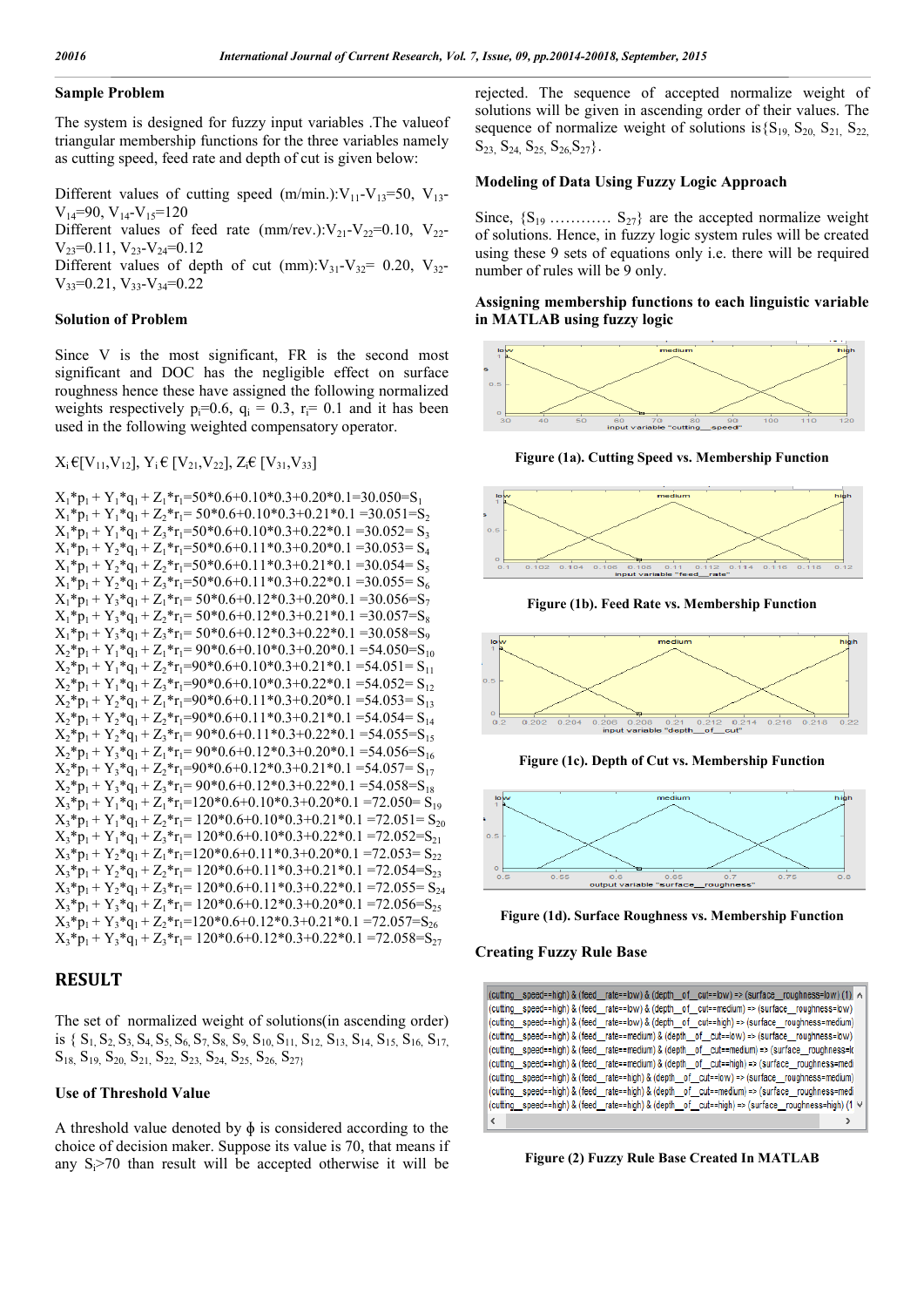#### **Fuzzy Rule Viewer**



**Figure (3a) Rule Viewer of Fuzzy Rule Base**

**Optimum result obtained by proposed fuzzy logic model in figure (4)**



**Figure (4a). Optimum Values of V= 120m/min, FR=0.11mm/rev, DOC=0.21mm Yields R<sub>a</sub> = 0.539 µm** 



**Figure (4b). Surface View of Optimum Result**

### **Conclusion**

A fuzzy logic approach has been applied to study the effect of various cutting parameters in turning of components subjected to hard-facing process. Whereas 27 rules were obtained using fuzzy logic but the weighted compensatory operator made it possible to reduce the number of these rules to 9 only. This, in turn, reduce the time consumed in making the rule base in the fuzzy logic system. As a result of these productivity may be enhanced. The optimum surface roughness 0.539µm was obtained at the cutting speed 120m/s, feed rate 0.11mm/rev. and depth of cut 0.21mm. As a future work some more linguistic variables such as tool geometry, tool wear mechanism etc. may also be used or incorporated.

#### **Acknowledgment**

Thankful to my parents, siblings and friends for their full support during this paper work.

# **REFERENCES**

- AgustínGualco, Hernán G. Svoboda, Estela S. Surian and Luis A. de Vedia, 2010. *Effect of welding procedure on wear behaviour of a modified martensitic tool steel hard-facing deposit*, Materials & Design, 2010, Volume 31, Issue 9, pages 4165–4173.
- Badisch, E. and Kirchgaßner,M. 2008. *Influence of welding parameters on microstructure and wear behaviour of a typical Ni Cr B Si hard-facing alloy reinforced with tungsten carbide*, Surface and Coatings Technology, Volume 202, Issue 24, pages 6016-6022.
- Burnwal A. P., Abhishek Kumar, and Santosh Kumar Das*, Survey on application of Artificial Intelligence Techniques*, International Journal of Engineering Research and Management, Vol-01, No-05, Aug-2014, pp 215-219
- Burnwal A.P., Abhishek Kumar, and Santosh Kumar Das*,* May-2013. *Assessment of fuzzy set theory in different Paradigm*, International Journal of Advanced Technology & Engineering Research", Vol.3, Issue 3, 16-22, ISSN No: 2250-3536
- Chen, Y.T. and Kumara, S.R.T. 1998. *Fuzzy Logic and Neural Network for Design of Process Parameters: A Grinding Process Application*, *International Journal of Production Research*, 36(2), pp. 395–415.
- Gregory, E.N.1978. *Hard-facing*, Tribology International, pages 129-134.
- Grzesik, W. and Brol, S. 2003. Hybrid Approach to Surface Roughness Evaluation in MultistageMachining Processes, *Journal of Materials Processing Technology*, Volume 134, pp. 265-272.
- Hashmi, K., El Baradie, M.A. and Ryan, M. 1998. Fuzzy Logic Based Intelligent Selection Of Machining Parameter, *Computers And Industrial Engineering*, 35(3–4), pp. 571– 574.
- Ho, S., Lee, K., Chen, S. and Ho*.* S. 2002. Accurate Modeling and Prediction of Surface Roughness By Computer Vision in Turning Operations using an Adaptive Neuro-Fuzzy Inference System, *International Journal Machine Tools and Manufacture,* Volume 42, pp. 1441-1446.
- Islam, M.N. 2011. *An Investigation of Surface Finish in Dry Turning*, Proceedings of the World Congress on Engineering Vol. I, pp. 6-8.
- Kamatala, M.K., Baumgartner, E. T. and Moon, K.S. 1996. *Turned Surface Finish Prediction Based On Fuzzy Logic Theory*, In Proceedings of The 20th International Conference on Computer And Industrial Engineering, Korea, 1, pp.101–104.
- Kirchgaßner, M., Badisch, E. and Franek, F. 2008. Behaviour of iron-based hardfacing alloys under abrasion and impact, Wear, Volume 265, Issues 5-6, pages 772-779.
- Kumar Das, S., Kumar, A., and Burnwal, A.P. 2013. Ethics of Reducing Power Consumption in Wireless Sensor Networks using Soft Computing Techniques. *International Journal of Advanced Computer Research*, 3(1-8).
- Kumar,G. J. and Lalitha Narayana, January 2015. Prediction of Surface Roughness in Turning Process Using Soft Computing Techniques, International *Journal of Mechanical Engineering and Robotics Research*, Vol. 4, No. 1, pp. 561-570.